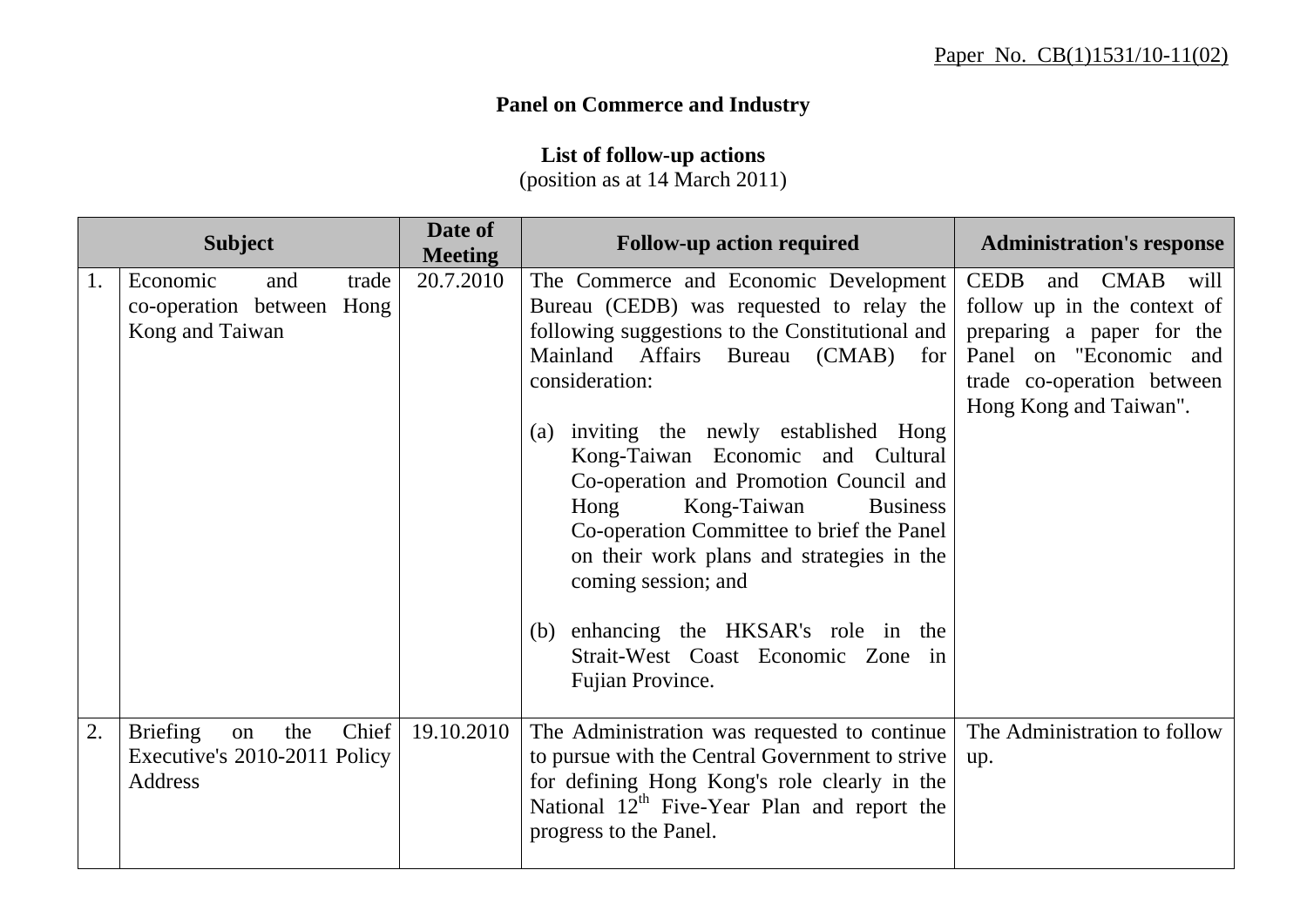| $-2-$ |                                                                                                       |                           |                                                                                                                                                                                                                                                                                                                                                                                                                                                                                                                                                                             |                                     |  |  |
|-------|-------------------------------------------------------------------------------------------------------|---------------------------|-----------------------------------------------------------------------------------------------------------------------------------------------------------------------------------------------------------------------------------------------------------------------------------------------------------------------------------------------------------------------------------------------------------------------------------------------------------------------------------------------------------------------------------------------------------------------------|-------------------------------------|--|--|
|       | <b>Subject</b>                                                                                        | Date of<br><b>Meeting</b> | <b>Follow-up action required</b>                                                                                                                                                                                                                                                                                                                                                                                                                                                                                                                                            | <b>Administration's response</b>    |  |  |
| 3.    | the<br>Progress<br>report<br>on<br>comprehensive review of the<br>Research and Development<br>Centres | 16.11.2010                | The Administration was requested to provide a<br>detailed breakdown of the industry contribution<br>of the various Centres by project nature (i.e.<br>platform, collaborative and contract research<br>projects), as set out in table 6 of the<br>Administration's paper (LC Paper<br>No.<br>$CB(1)389/10-11(03)$ ).                                                                                                                                                                                                                                                        | The Administration to follow<br>up. |  |  |
| 4.    | of<br>Development<br>the<br>exhibition industry in Hong<br>Kong                                       | 21.12.2010                | The Administration was requested to provide<br>information on:<br>(a) the economic benefits brought about by the<br>enhanced co-operation between the Hong<br>Kong Trade Development Council (TDC)<br>and AsiaWorld-Expo (AWE), including<br>the implementation of the "one show, two<br>locations"<br>approach, to the<br>overall<br>economy of Hong Kong; and<br>feedback<br>gathered<br>TDC's<br>$(b)$ the<br>in<br>consultation with the industry on staging<br>exhibitions at the AWE, as well as the<br>questionnaire and methodology used in the<br>relevant survey. | The Administration to follow<br>up. |  |  |
| 5.    | inward<br>of<br>Promotion<br>investment                                                               | 18.1.2011                 | The Administration was requested to:<br>(a) provide comparative statistics between<br>Hong Kong and Singapore on the amount<br>of inward foreign direct investment (FDI)                                                                                                                                                                                                                                                                                                                                                                                                    | The Administration to follow<br>up. |  |  |